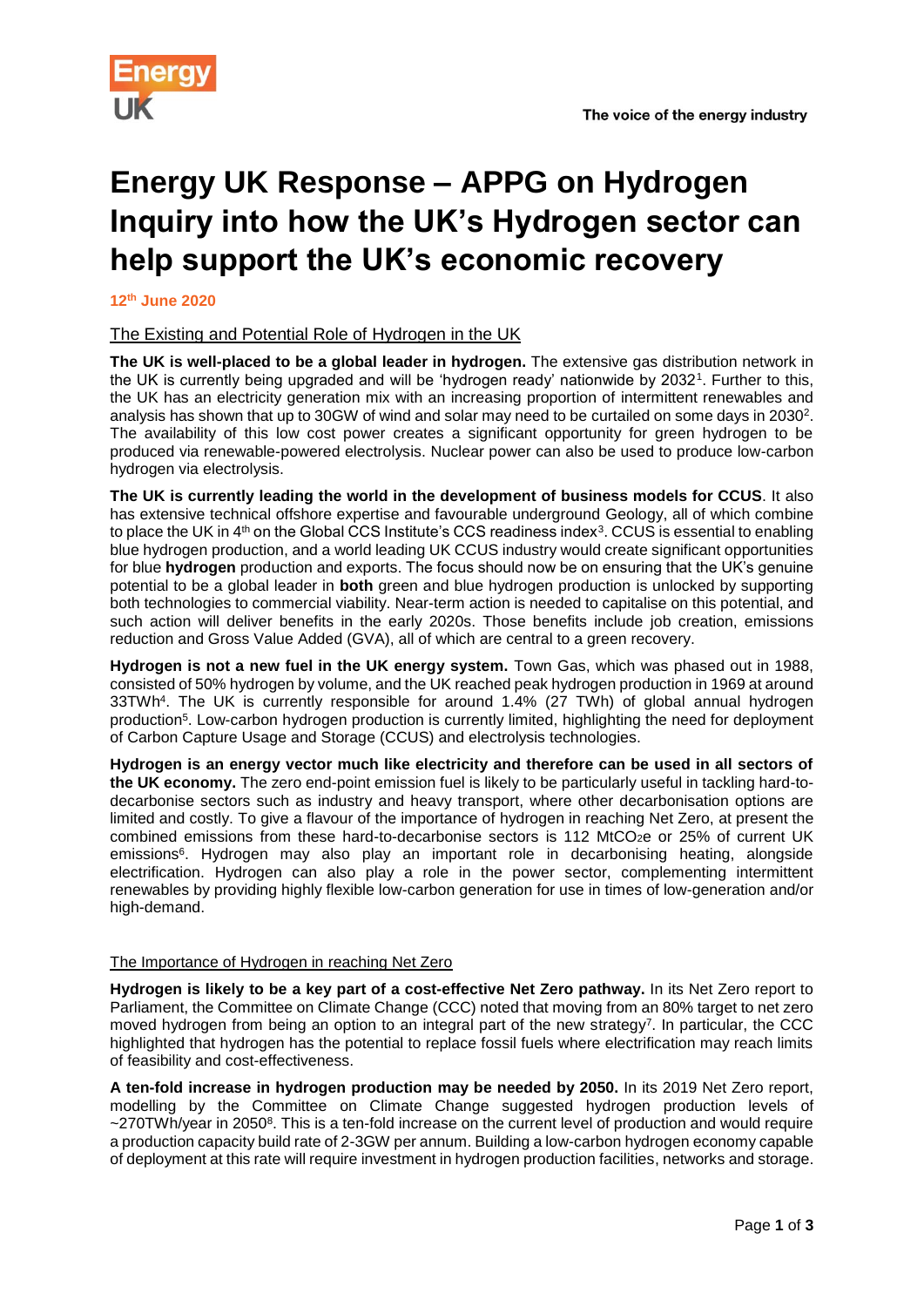

This investment should be underpinned by a clear hydrogen strategy that sets out the policy support and regulatory framework that will facilitate a low-carbon hydrogen economy.

#### Hydrogen: Growth, Employment & Upskilling Opportunities for the UK

**Hydrogen can support the levelling up agenda.** At present, the majority of the low-carbon hydrogen development is taking place in the industrial clusters that have formed around the country. These clusters are located in the Humber, Teesside, Scotland, the North-West and South Wales. Exploration of electrolytic hydrogen production options is also taking place in a wide range of locations around the UK including in Sheffield, the Humber Region and in Scotland. This geographical diversity is aligned with the government's current ambition to drive investment in areas outside of London and specifically in industrial regions that have experienced a decline in recent years.

**A hydrogen economy could deliver hundreds of thousands of jobs and £billions in GVA.** Focusing on blue hydrogen, a recent Summit Power report found that developing a network of CCUS projects along the East Coast of the UK, capturing 75 million tonnes of  $CO<sub>2</sub>$  per year, would provide £163 billion of economic benefits and 225,000 jobs, cumulatively, through to 2060<sup>9</sup>. The report highlights that nearterm development of the industrial clusters (i.e. early 2020s) is crucial to achieving these numbers. A further report by the Offshore Wind Innovation Hub found that the transition to green hydrogen could deliver investment levels between £4-12 billion per year between 2040 and 2090<sup>10</sup>. There is further job and value potential in the creation of hydrogen via thermochemical splitting using waste heat from nuclear reactors.

**Export opportunities could create thousands of additional jobs and £millions more in GVA.** In its October 2019 report to BEIS, Vivid Economics found that the business opportunities associated with export of hydrogen equipment and fuel cells may add £1.2bn in GVA and 9,600 jobs per annum by 2050. In order to capitalise on these opportunities it is key that the UK moves fast in kick-starting a hydrogen economy as other countries have already stolen a march and published hydrogen strategies<sup>111213</sup>.

#### Near-term & Long-term Actions for Developing a Hydrogen Economy

**A clear and ambitious hydrogen strategy is needed.** A UK hydrogen strategy will send a strong signal to the domestic and international investment community, confirming that the UK is committed to developing low-carbon hydrogen. Forward visibility will help developers secure investment and will encourage the development of a UK based supply chain. A UK hydrogen strategy should include the following:

- **Targets:** Government should set interim targets for volume of low-carbon hydrogen production at 2030 and 5-year intervals thereafter. The should be an ambition for a future hydrogen economy to have net zero emissions by 2050, in line with the economy wide Net Zero target.
- **Regulatory reform:** For example, regulations should be amended to allow blending of hydrogen in the gas networks. The HyDeploy project at Keele University has shown that 20% hydrogen can be blended into the network without the need to change gas appliances<sup>14</sup>.
- **Further trials:** Government has already created a number of innovation funds to support hydrogen trials but further support is needed to demonstrate technological readiness in a number of areas such as, hydrogen ready power generation turbines, hydrogen ready appliances (boilers, cookers etc.), electrolytic hydrogen production, use in HGVs and shipping and the use of ammonia to store and transport low-carbon hydrogen.
- **Support mechanisms:** Government should work with industry to develop appropriate financing mechanisms for **both** green and blue hydrogen. Consideration will also need to be made on end user subsidies or obligations to encourage hydrogen uptake in end use sectors. This should be underpinned by a market-based carbon price with a net zero trajectory, and mechanisms to encourage the lowest carbon forms of hydrogen production across the full life cycle.
- **A large-scale UK based testing site:** The creation of a large scale UK-based testing site could help the UK to attract developers to test their technologies.
- **A public engagement strategy:** It is crucial that the public are informed of the benefits of hydrogen and educated on some of the myths. A recent report carried out as part of the H21 project found that 68% of respondents were indifferent or undecided about low carbon energy technologies such as hydrogen<sup>15</sup>.